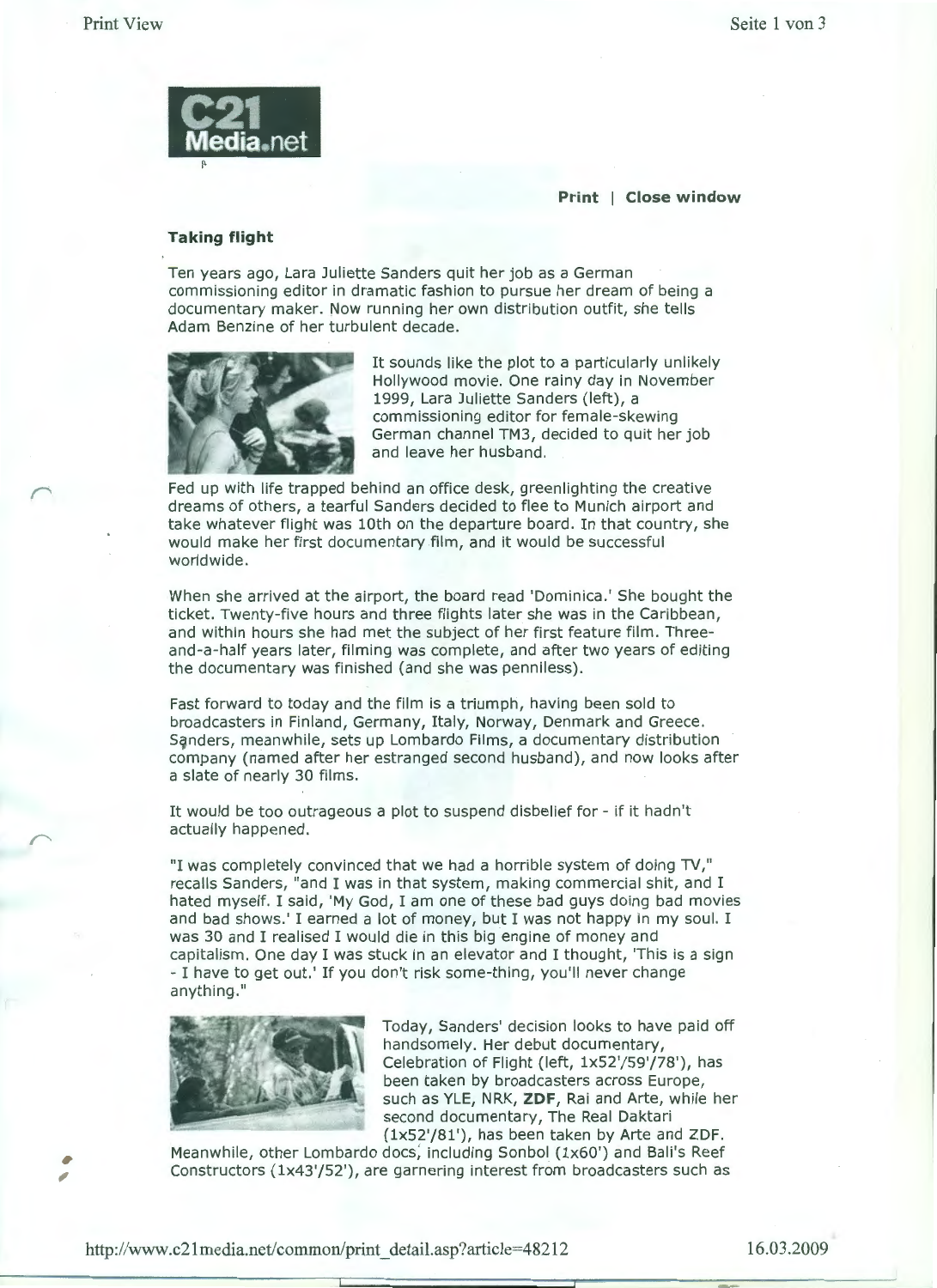AI Jazeera and Greece's ERT.

"We're very specialised," she says of Lombardo Films. "We try to get really non-commercial things which are sellable. That means story-driven films with, very strong characters, and also author-driven stories. We're very interested in finding good, new talent that we can support.

"We try to walk this tightrope between really good-quality, story-driven, hard stories, and more general movies. Our catalogue is really one which has very touching documentaries - we have Iranian films, Mexican films, ·Argentinean films. We really specialise in films about people who have had difficulties in their lives but who are very strong and who can be an example to you."

She is clearly driven towards storytelling, but 10 years ago, Sanders' only motivation was escaping the hamster wheel she'd was escaping the namster wheel she'd<br>found herself on. "I quit my job by phone," found herself on. "I quit my job by phone,"<br>she recalls. "They offered me thousands of euros to stay, but I went to the airport because that was the only way to escape without telling anyone. I had my credit card and I thought, what can I do that's like a roulette wheel? So I said, 'OK, whichever is the 10th flight on the board, that's where I'm going to go.'

"I was crying, I was sad - I felt like a criminal because I hadn't told anybody and I'd just left my husband. I mean, we'd had



some small problems already, but to just leave someone without telling them..."

Within days of arriving on the sandy beaches of Dominica, fate (or luck) saw Sanders meeting 78-year-old Swede Daniel Rundstroem, who would end up being the focus of her first documentary. A former pilot, Rundstroem, along with a 16-year-old Indian boy called Rainstar, was restoring an aeroplane in ttfe middle of the Dominican jungle in a bid to enter a competition in Florida.

"When I saw what he was doing, within a second I understood, and I thought, 'This is my chance!"' says Sanders.

Making the documentary, however, would not prove an easy task. "It was supposed to be half a year and it became three-and-a-half-years. It was horrible. I convinced old colleagues and friends of friends to work for almost nothing for almost five years. I sold everything I had - jewellery, furniture that was my grandparents' heritage."

The process was gruelling, but began to pay off. "I put in  $\epsilon$ 250,000 (US\$333,300) altogether over the six years, not earning any money at the time - nothing, for six years. In the sixth year, ZDF and Arte came up with €60,000, which was the first big amount. And now we're taking every €500 we can to close the gap."

And Sanders' story may well have a big Hollywood ending. Literally. She has written a book, Up And Away, which will be published in Germany shortly, and is in talks with a number of major studios, including Paramount and Warner Bros, that are interested in making a big-screen adaptation of her story. Although she admits, "You never know what 'interested' really means."